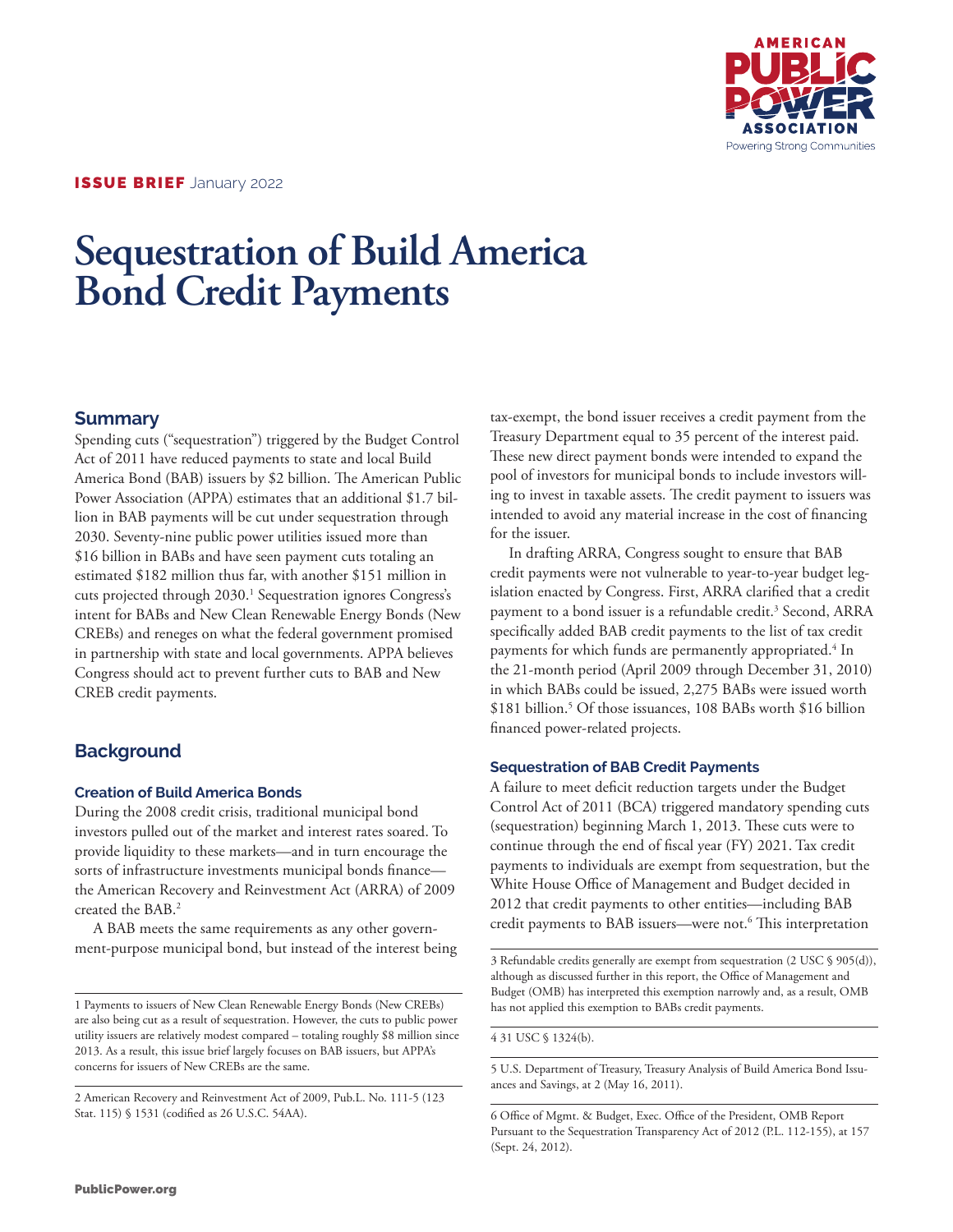contradicted earlier statements by the Treasury Department<sup>7</sup> and congressional intent.<sup>8</sup> In some years, BAB and New CREB payments have been cut by as much as 8.7 percent; they were cut by 5.7 percent in 2021. As a result, BAB credit payments were cut by \$2.3 billion 2021. However, because Congress has repeatedly extended the period for sequestration beyond its originally intended FY 2021 expiration; these cuts will continue in FY 2022 and beyond. Most recently, with the November 15, 2021, enactment of the Infrastructure Investment and Jobs Act (IIJA) (Pub. Law No: 117-58), BCA cuts to BAB and New CREB payments will continue through FY 2031. As a result, APPA now estimates that BABs payments will be cut by another roughly \$1.3 billion before sequestration ends at the end of FY 2031.9

Additionally, under the Statutory Pay-as-You-Go Act of 2010 (P.L. 111-139)(PAYGO), any increase in the deficit caused by a new tax or entitlement spending law also triggers sequestration cuts to eliminate the deficit increase. These cuts are automatic unless PAYGO is waived, either as part of the new law or in subsequent legislation. As a result, the \$1.9 trillion in deficit spending authorized by the American Rescue Plan Act (Pub. Law 117-2) enacted on March 11, 2021, must be offset with automatic PAYGO spending cuts, including cuts to BAB and New CREB credit payments. In fact, given the size of the deficit increase caused by American Rescue Plan Act, the Congressional Budget Office estimated that BAB and New CREB payments and other sequestrable accounts would be eliminated entirely starting January 1, 2023.

#### **Congressional Action**

On April 22, 2021, Senators Roger Wicker (R-MS) and Michael Bennet (D-CO) introduced S. 1308, the American Infrastructure Bond Act. The bill would reinstate the ability to issue

7 Tax Exempt and Taxable Government Bonds: Hearing before the H. Subcomm. on Select Revenues of the H. Comm. on Ways & Means, 111th Cong. 12 (2009) (Serial No. 111-22) (Statement of Alan B. Krueger, Assistant Sec'y. of Treasury of the United States).

8 John Buckley, Remarks at the Urban-Brookings Tax Policy Center and George Mason Center for State and Local Government Leadership panel discussion Fallout from Federal Tax Reform: Implications for State and Local Revenues (Sept. 21, 2012) (http://www.taxpolicycenter.org/events/federal-tax-reform-and-thestates.cfm) (Buckley, who as chief tax counsel for the House Ways and Means Committee helped write the BAB provision in ARRA, called OMB's decision "extraordinary and strange").

9 APPA estimates based on prior year sequestration and estimates provided in Cong. Budget Office, Estimated Impact of Automatic Budget Enforcement Procedures Specified in the Budget Control Act, at 8 (Sept. 12, 2011). Statutory Pay-as-You-Go Act of 2010, Pub. L. No. 111-139 (124 Stat. 8) (codified as 2 U.S.C. 931).

taxable direct payment American Infrastructure Bonds (AIBs) similar to a BAB. However, in contrast to a BAB or New CREB, the American Infrastructure Bond Act includes a provision that would protect AIBs from sequestration. Conversely, Representative Terri Sewell (D-AL) introduced on April 16, 2021, H.R. 2634, the Local Infrastructure Financing Tools (LIFT) Act, that would reinstate the ability to issue taxable direct payment bonds. In contrast to past versions of similar legislation, the bill does not protect payments to issuers from sequestration. Instead, the legislation proposes payments of up to 42 percent of interest expenses—the Wicker bill would pay 28 percent of interest—to overcome issuer reluctance. The provision to protect against sequestration was dropped from the LIFT Act due to objections from the House Budget Committee. Neither the American Infrastructure Bond Act nor the LIFT Act have advanced in Congress.

On March 12, 2021, House Budget Committee Chairman John Yarmuth (D-KY) introduced H.R. 1848, a bill intended to prevent the American Rescue Plan from triggering additional sequestration cuts. The bill was passed in the House, but amended in the Senate (and enacted into law on April 14, 2021) to instead only suspend any sequestration of Medicare payments through December 31, 2021. Subsequently, Congress took up and passed the Protecting Medicare and American Farmers from Sequester Cuts Act of 2021 (Pub. Law 117-71). The new law continues to exempt Medicare from any sequestration cuts through March 31, 2022, but also blocks PAYGO cuts to other programs—including BAB and New CREB credit payments in calendar year 2022. This does not block the 5.7 percent cuts already triggered by the BCA.

#### **APPA Position**

Congress clearly did not intend for BAB credit payments to be subject to sequestration. It is tantamount to a breach of contract for bond issuers to have negotiated financial deals based on the promise of a payment on which the federal government is now reneging. BAB-financed investments in power generation, distribution, and system improvements shored up critical infrastructure at a time when traditional tax-exempt bond investors were in short supply and state and local government access to municipal bond markets was impaired. It is wrong for the federal government to decide by fiat to renegotiate the terms of those deals. Every dollar cut means one dollar less that is available to build power plants, power lines, and systems needed to continue to deliver electric power to public power's customers. Every dollar cut also represents a dollar more that public power utilities' customers must pay to receive such power.